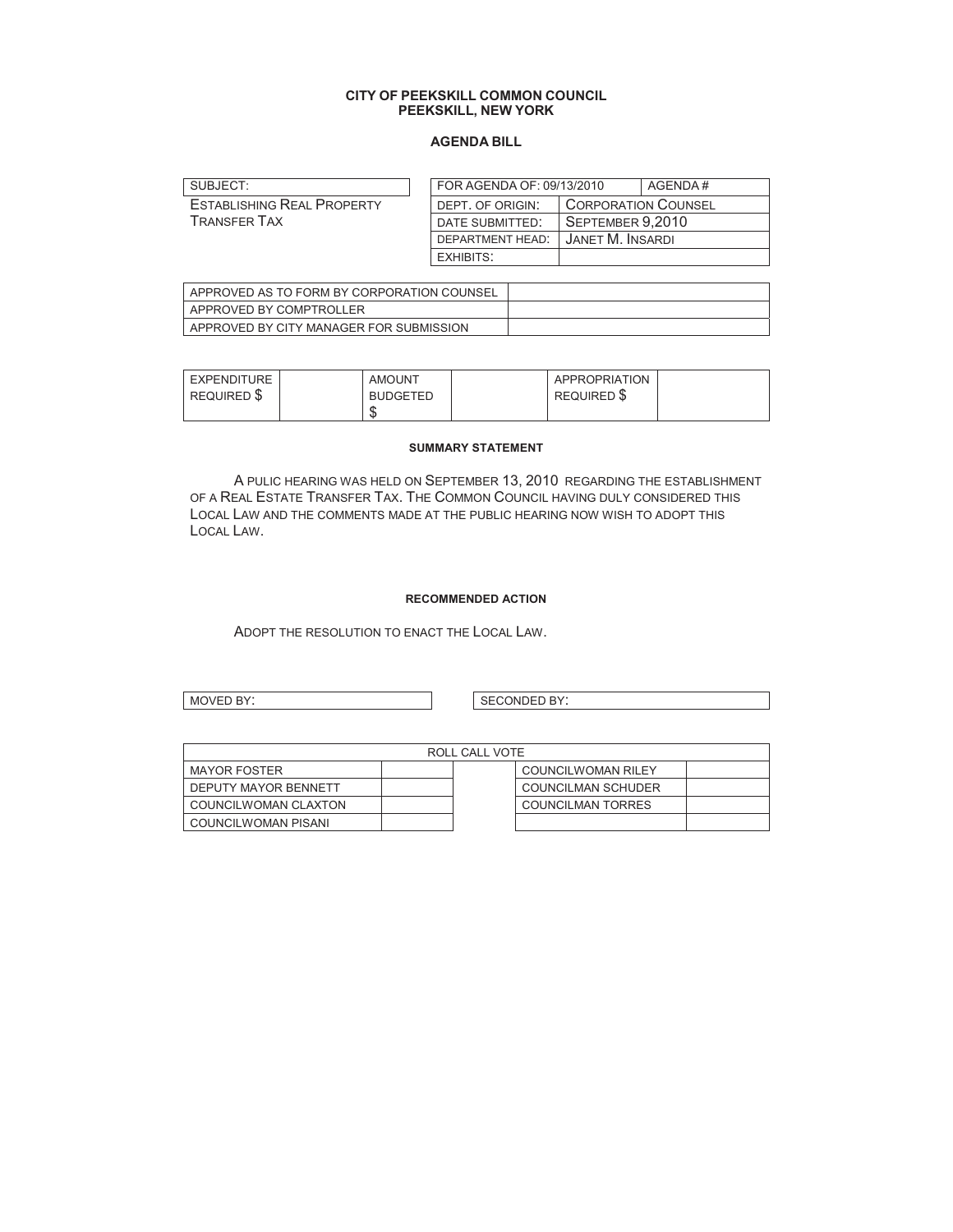#### **RESOLUTION ADOPTING LOCAL LAW № 11 OF 2010 A LOCAL LAW ESTABLISHING REAL PROPERTY TRANSFER TAX**

**WHEREAS,** on August 19, 2010, a proposed Local Law was placed on the desks of the members of the Common Council establishing a new Article XI of the Code of the City of Peekskill providing for a real property transfer tax authorized by the New York State Legislature by Chapter 225 of the Laws of 2009, and;

WHEREAS, the monies collected pursuant to this law prior to December 31<sup>st</sup> shall go in the General Fund. Effective January 1, 2011, all funds collected shall go into the Fire House Building Fund; and

**WHEREAS,** on September 13, 2010, a public hearing was held on said Local Law in the Common Council meeting room, City Hall, Peekskill, NY after due publication of said notice of Public Hearing, and;

**WHEREAS,** said Local Law has been on the desks of the members of the Common Council in its final form for at least seven (7) days, exclusive of Sundays.

#### **NOW, THEREFORE, BE IT**

 **RESOLVED,** that said Local Law be and the same is hereby adopted and shall be known as Local Law № 11 for the year 2010 in the City of Peekskill.

I:\RESO\2010 Resolutions\091310\Reso Adopting Local Law 11 2010 establishing Real Property Transfer Tax.doc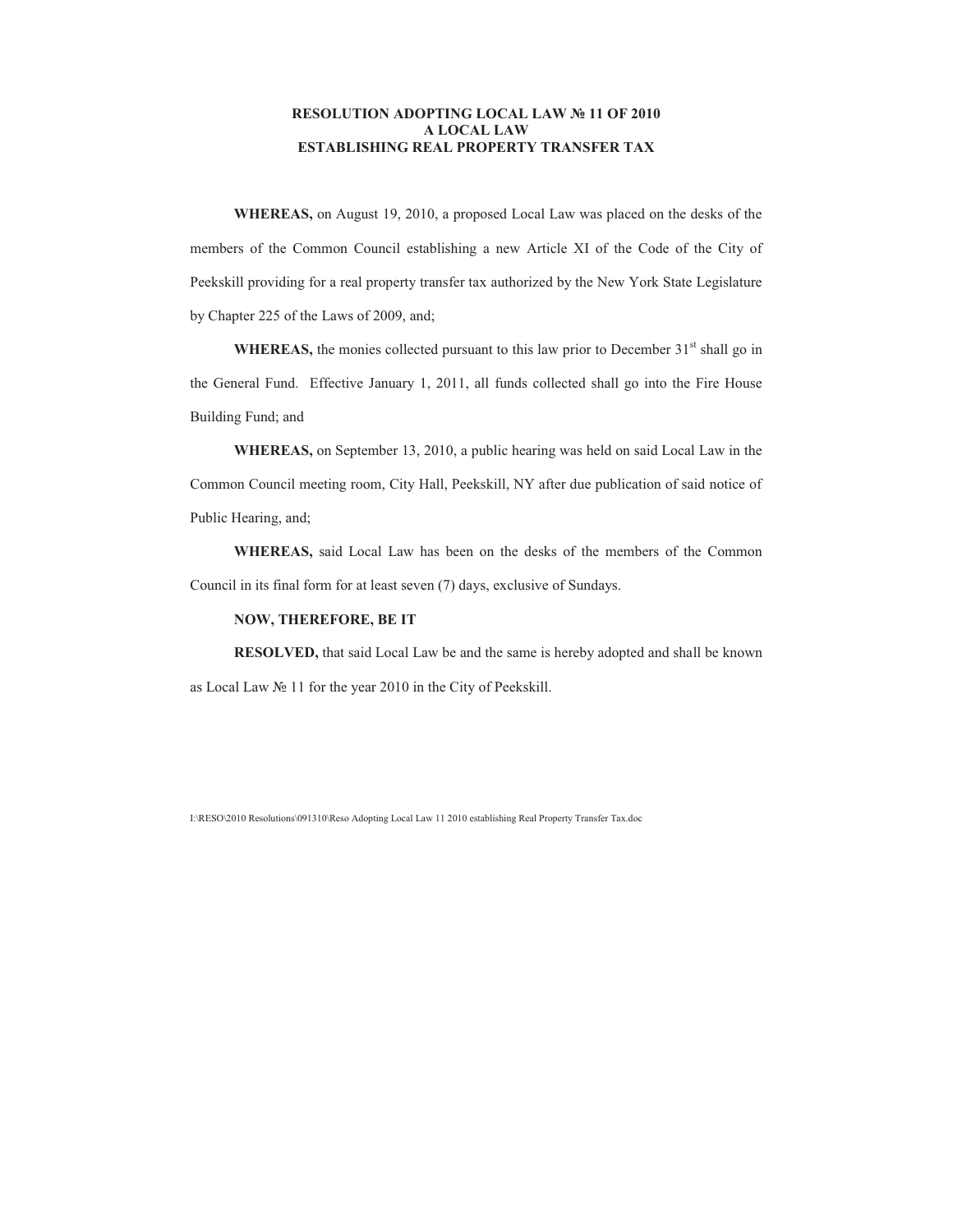## **LOCAL LAW № 11 OF 2010 A LOCAL LAW ESTABLISHING REAL PROPERTY TRANSFER TAX**

BE IT ENACTED by the Common Council for the City of Peekskill as follows:

Section 1. There is hereby established a new Article XI, to be entitled "Real Property Transfer Tax", of Chapter 521 of the Code of the City of Peekskill entitled "Taxation", which shall read as follows:

## **ARTICLE XI – REAL PROPERTY TRANSFER TAX**

#### **§ 521-52. Definitions.**

When used in this article, the following terms shall mean and include:

#### **AFFIXED**

Includes attached or annexed by adhesion, stapled or otherwise, or a notation by stamp, imprint or writing.

**CITY**  The City of Peekskill

#### **COMPTROLLER**

The Comptroller of the City of Peekskill

#### **CONSIDERATION**

The price actually paid or required to be paid for the real property or interest therein, without deduction for mortgages, liens or encumbrances, whether or not expressed in the deed and whether paid or required to be paid by money, property or any other thing of value. It shall include the cancellation or discharge of an indebtedness or obligation.

#### **DEED**

Any document, instrument or writing (other than a will), regardless of where made, executed or delivered, whereby any real property or interest therein is created, vested, granted, bargained, sold, transferred, assigned or otherwise conveyed.

#### **GRANTEE**

The person accepting the deed or who obtains any of the real property which is the subject of the deed or any interest therein.

## **GRANTOR**

The person making, executing or delivering the deed.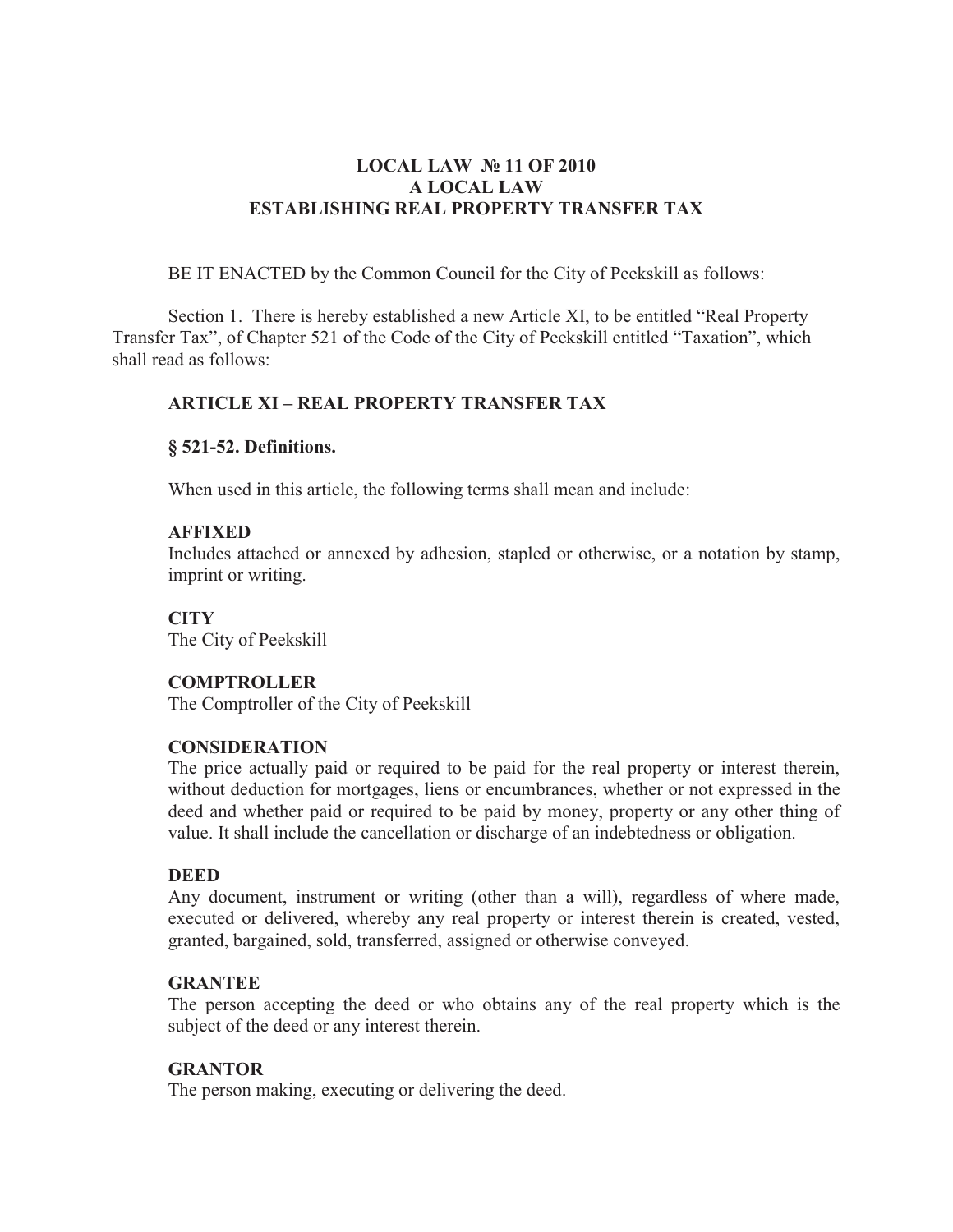## **PERSON**

An individual, partnership, society, association, joint-stock company, corporation, estate, receiver, trustee, assignee, referee or any other person acting in an fiduciary or representative capacity, whether appointed by a court or otherwise, any combination of individuals and any other form of unincorporated enterprise owned or conducted by two or more persons.

# **REAL PROPERTY OR INTEREST THEREIN**

Every estate or right, legal or equitable, present or future, vested or contingent, in lands, tenements or hereditaments which are located in whole or in part within the City of Peekskill. It shall not include a mortgage, a release of mortgage or a leasehold for a stated term of years or part of a year. It shall not include rights to sepulture.

## **§521-53. Imposition of tax.**

A tax is hereby imposed on each conveyance of real property or interest therein as authorized by  $§1206$  of the New York Tax Law. The tax shall be at the rate of 1% (one percent). Where any real property is situated partly within and partly without the boundaries of the City of Peekskill, the consideration subject to tax shall be such part of the total consideration attributable to that portion of such real property situated within the City of Peekskill or to the interest in such portion.

## **§521-54. Presumptions and burden of proof**.

For the purpose of the proper administration of this article and to prevent evasion of the tax hereby imposed, it shall be presumed that all deeds are taxable. Where the net consideration includes property other than money, it shall be presumed that the consideration is the value of the real property or interest therein. Such presumptions shall prevail until the contrary is established, and the burden of proving the contrary shall be on the taxpayer.

## **§521-55. Payment.**

The tax imposed hereunder shall be paid by the grantor to the City of Peekskill within 30 days after the delivery of the deed by the grantor to the grantee, but before the recording of such deed. Evidence of the payment of the tax shall be affixed to the deed. The Comptroller may provide for the use of stamps or other suitable means as evidence of payment and that evidence of payment shall be affixed or attached to the deed before it is recorded.

## **§521-56. Returns.**

A. A joint return shall be filed by both the grantor and the grantee for each deed whether or not a tax is due thereon. Such return shall be filed with the Comptroller at the time of payment of any tax imposed hereunder or, in the case of a deed not subject to tax, before the recording of such deed. Filing shall be accomplished by delivering the return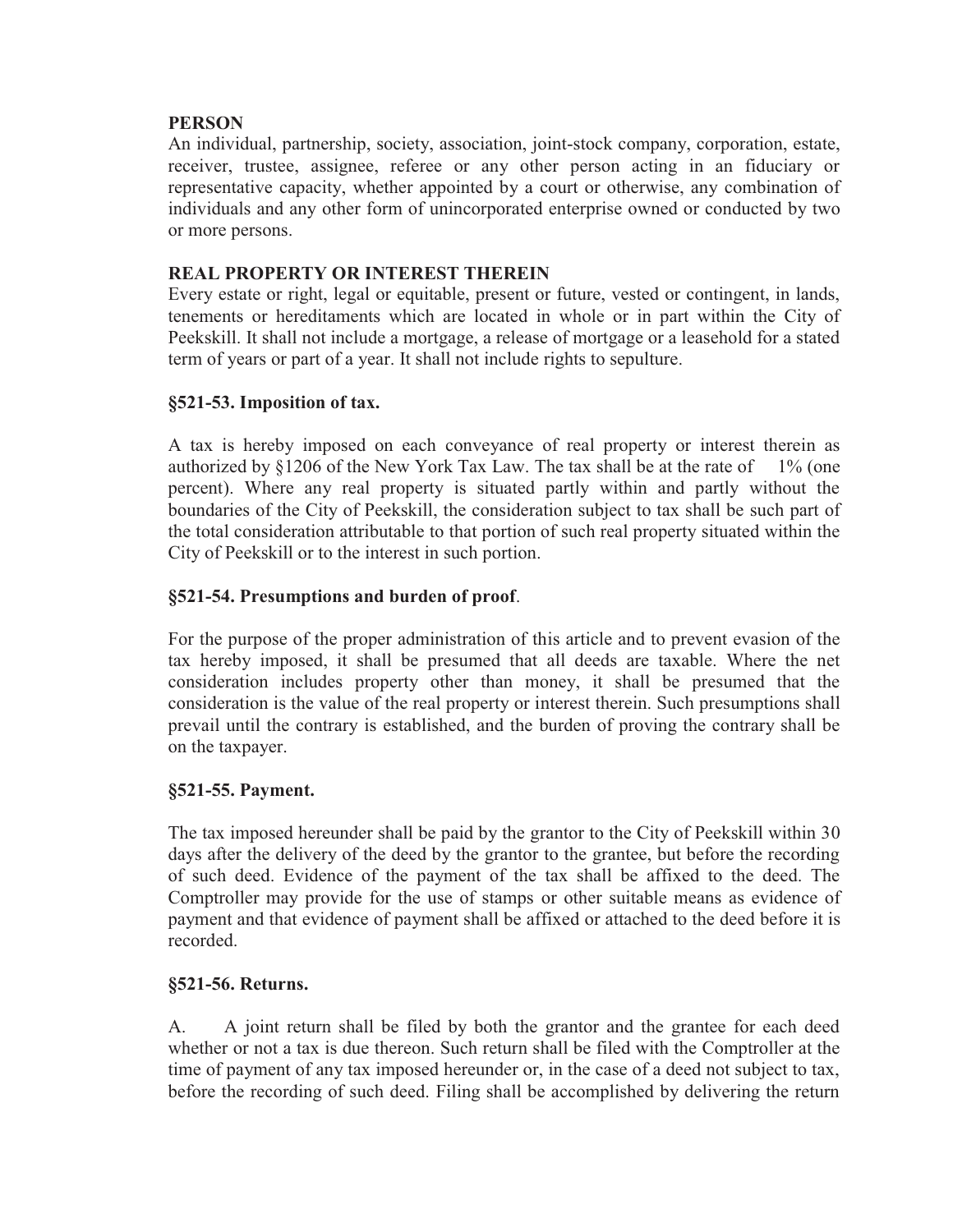to the Comptroller. The Comptroller shall prescribe the form of the return and the information which it shall contain. The return shall be signed under oath by both the grantor or his agent and the grantee or his agent. Where either the grantor or grantee has failed to sign the return, it shall be accepted as a return, but the party who has failed to sign the return or file a separate return shall be subject to the penalties applicable to a person who has failed to file a return and the period of limitations for assessment of tax or of additional tax shall not apply to such party.

B. Returns shall be preserved for three years and thereafter until the Comptroller permits them to be destroyed.

C. The Comptroller may require amended returns to be filed within 20 days after notice and to contain the information specified in the notice.

D. If a return required by this Article is not filed or if a return, when filed, is incorrect or insufficient on its face, the Comptroller shall take the necessary steps to enforce the filing of such a return or of a corrected return.

E. Where a deed has more than one grantor or more than one grantee, the return may be signed by any one of the grantors and by any one of the grantees; provided, however, that those not signing shall not be relieved of any liability for the tax imposed by this article.

# **§521-57. Exemptions**.

A. The following shall be exempt from the payment of the tax imposed by this article and from filing a return:

- (1) The State of New York or any of its agencies, instrumentalities, public corporations (including a public corporation created pursuant to agreement or compact with another state) or political subdivisions.
- (2) The United States of America and any of its agencies and instrumentalities, insofar as they are immune from taxation; provided, however, that the exemption of such governmental bodies or persons shall not relieve a grantee from liability for the tax or from filing a return.

B. The tax imposed by this article shall not apply to any of the following deeds:

- (1) A deed by or to the United Nations or other worldwide international organizations of which the United States of America is a member.
- (2) A deed by or to any corporation or association, or trust or community chest, fund or foundation organized and operated exclusively for religious, charitable or educational purposes or for the prevention of cruelty to children or animals, no part of the net earnings of which inures to the benefits of any private shareholder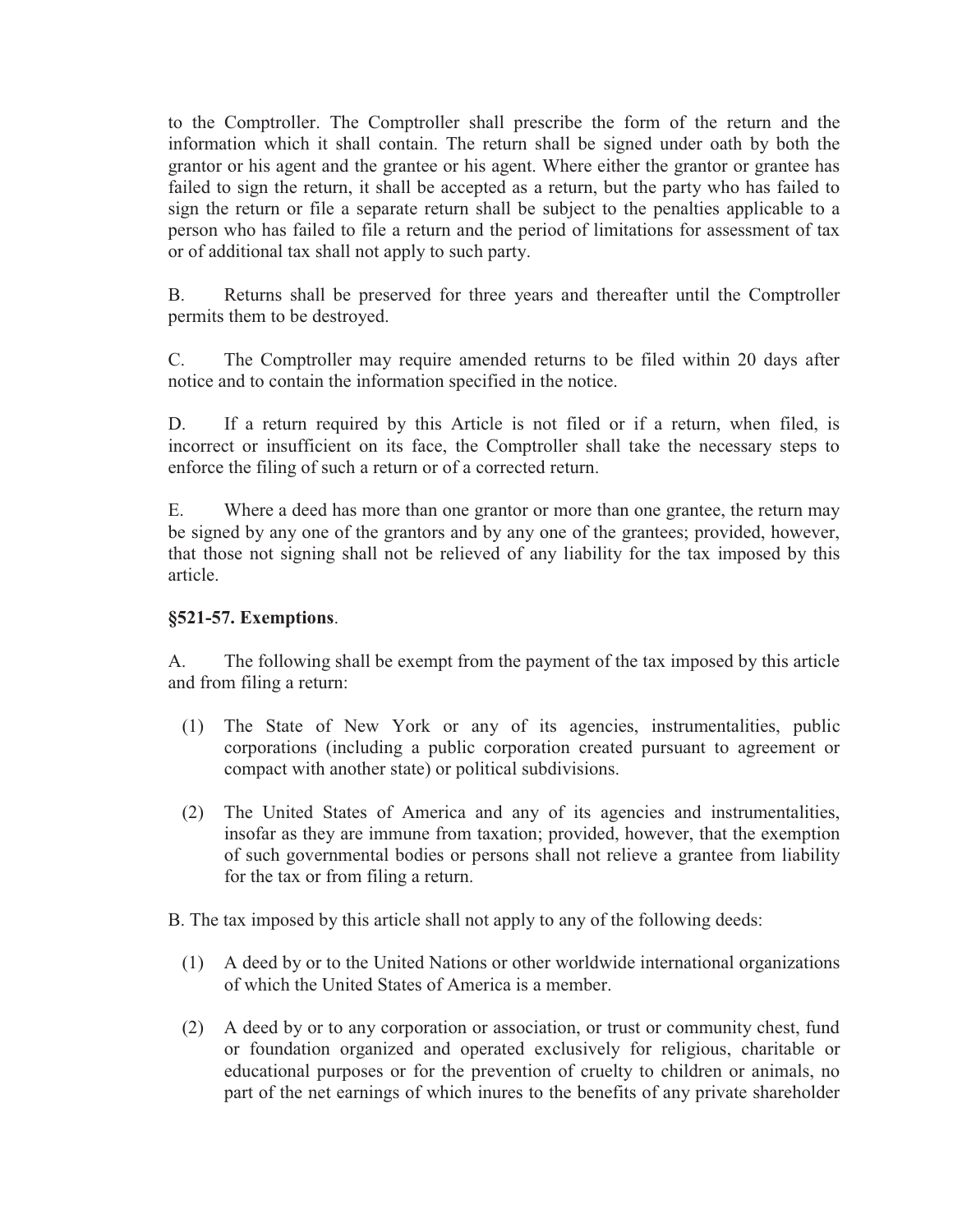or individual, and no substantial part of the activities of which is carrying on propaganda or otherwise attempting to influence legislation; provided, however, that nothing in this subsection shall include an organization operated for the primary purpose of carrying on a trade or business for profit, whether or not all of its profits are payable to one or more organizations described in this subsection.

- (3) A deed to any governmental body or person exempt from payment of the tax pursuant to Subsection A of this section.
- (4) A deed delivered pursuant to a contract made prior to the effective date of this article.
- (5) A deed delivered by any governmental body or person exempt from payment of the tax pursuant to Subsection A of this section as a result of a sale at a public auction held in accordance with the provisions of a contract made prior to the effective date of this article.
- (6) A deed from a mere agent, dummy, straw man or conduit to his principal or a deed from the principal to his agent, dummy, straw man or conduit.

### **§521-58. Determination of tax.**

If a return required by this article is not filed or if a return, when filed, is incorrect or insufficient, the amount of tax due shall be determined by the Comptroller from such information as may be obtainable, including the assessed valuation of the real property or interest therein. Notice of such determination shall be given to the person liable for the tax. Such determination shall finally and irrevocably fix the tax, unless the person against whom it is assessed, within 30 days after the giving of notice of such determination, shall apply to the Comptroller for a hearing or unless the Comptroller of his own motion shall re-determine the same. After such hearing, the Comptroller shall give notice of his determination to the person against whom the tax is assessed. The determination of the Comptroller shall be reviewable for error, illegality or unconstitutionality or any other reason whatsoever by a proceeding under Article 78 of the Civil Practice Law and Rules if application for such is made to the Supreme Court within four months after the giving of the notice of such determination. A proceeding under Article 78 of the Civil Practice Law and Rules shall not be instituted unless:

A. The amount of any tax sought to be reviewed, with penalties and interest thereon, if any, shall be first deposited with the Comptroller and there shall be filed with the Comptroller an undertaking, issued by a surety company authorized to transact business in this state and approved by the Superintendent of Insurance of this state as to solvency and responsibility, in such amount and with such sureties as a Justice of the Supreme Court shall approve, to the effect that if such proceeding is dismissed or the tax confirmed, the petitioner will pay all costs and charges which may accrue in the prosecution of the proceeding; or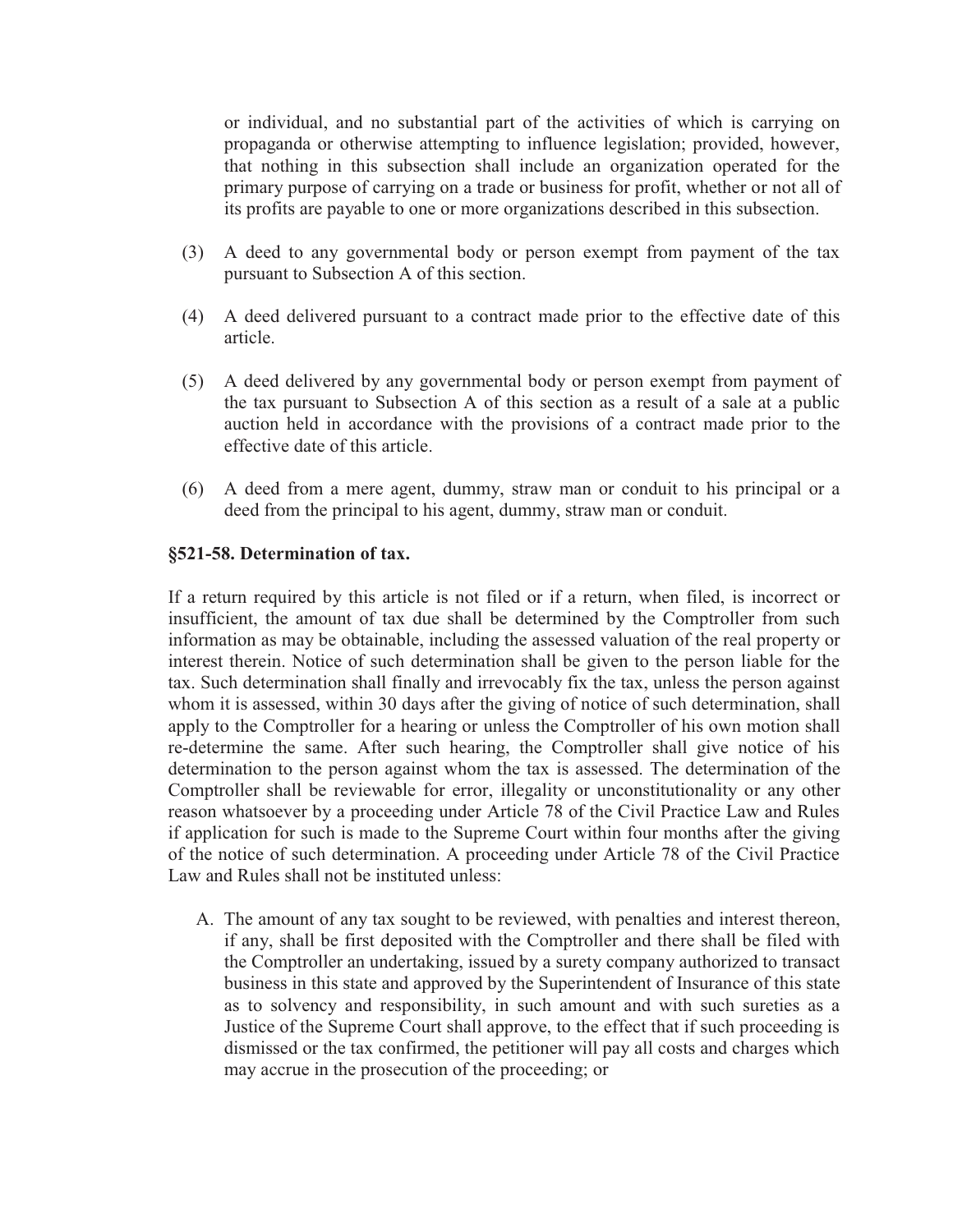B. At the option of the applicant, such undertaking filed with the Comptroller may be in a sum sufficient to cover the taxes, penalties and interest thereon stated in such determination, plus the costs and charges which may accrue against it in the prosecution of the proceeding, in which event the applicant shall not be required to deposit such taxes, penalties and interest as a condition precedent to the application.

## **§521-59. Refunds.**

A. In the manner provided in this section, the Comptroller shall refund or credit, without interest, any tax, penalty or interest erroneously, illegally or unconstitutionally collected or paid if application to the Comptroller for such refund shall be made within one year from the payment thereof. Whenever a refund is made by the Comptroller, he shall state his reason for doing so in writing. Such application may be made by the grantor, grantee or other person who has actually paid the tax. The Comptroller may, in lieu of any refund required to be made, allow a credit in the same amount on other payments due to the City of Peekskill from the applicant.

B. An application for a refund or credit made as herein provided shall be deemed an application for a revision of any tax, penalty or interest complained of, and the Comptroller may receive evidence with respect thereto. After making his determination, the Comptroller shall give notice thereof to the applicant, who shall be entitled to review such determination by a proceeding pursuant to Article 78 of the Civil Practice Law and Rules, provided that such proceeding is instituted within four months after the giving of notice of such determination and provided that a final determination of tax due was not previously made. Such a proceeding shall not be instituted unless an undertaking is filed with the Comptroller in such amount and with such sureties as a Justice of the Supreme Court shall approve, to the effect that if such proceeding is dismissed or the tax confirmed, the petitioner will pay all costs and charges which may accrue in the prosecution of such proceeding.

C. A person shall not be entitled to a revision, refund or credit, under this section, of a tax, interest or penalty which has been determined to be due pursuant to the provisions of §521-58 of this article where he has had a hearing or an opportunity for a hearing, as provided in said section, or has failed to avail himself of the remedies therein provided. No refund or credit shall be made of a tax, interest or penalty paid after a determination by the Comptroller made pursuant to this §521-59 of this article, unless it be found that such determination was erroneous, illegal or unconstitutional or otherwise improper by the Comptroller after a hearing, or on his own motion, or in a proceeding under Article 78 of the Civil Practice Law and Rules, pursuant to the provisions of said section, in which event, refund or credit without interest shall be made of the tax, interest or penalty found to have been overpaid.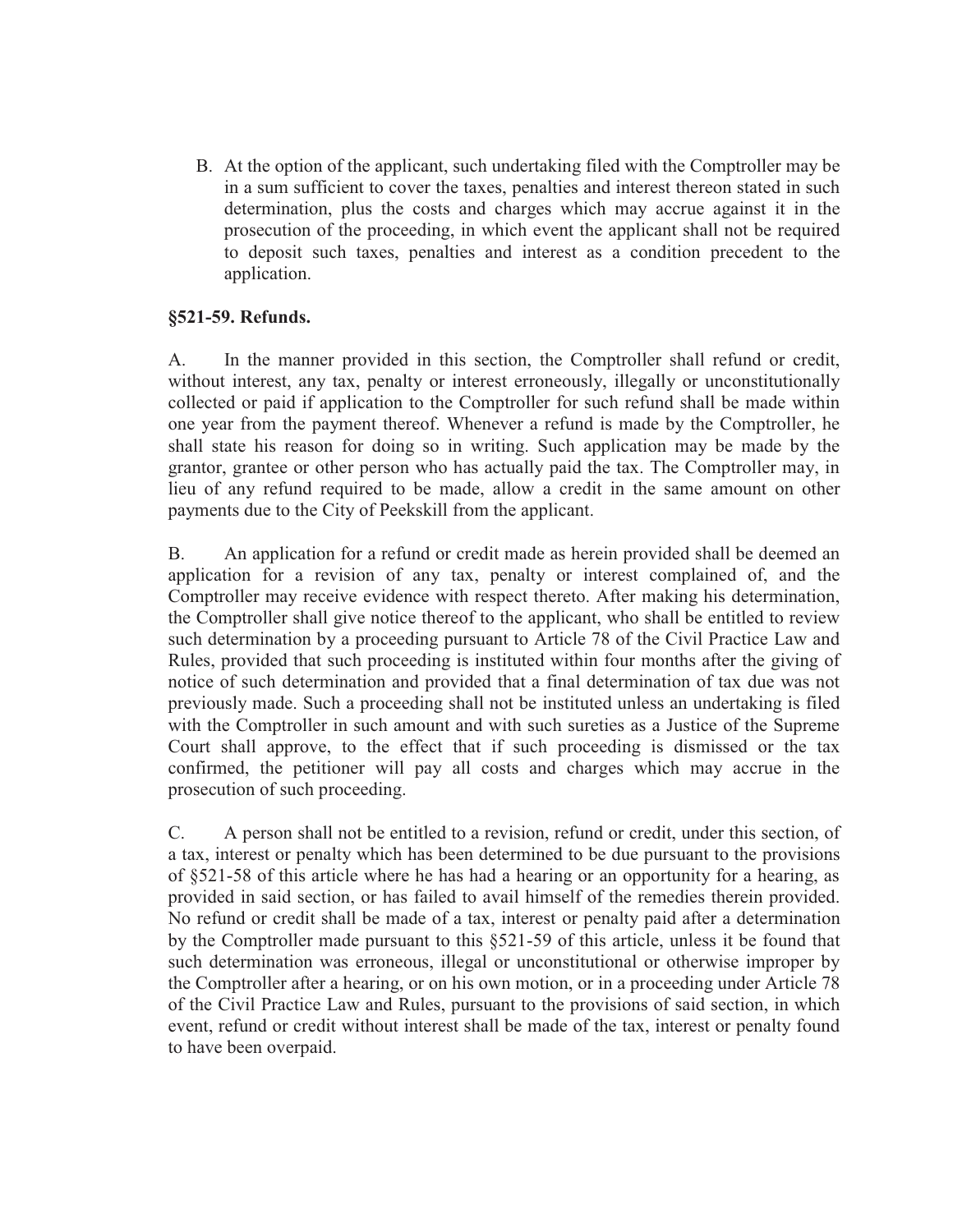### **§521-60. Remedies exclusive.**

The remedies provided by §§521-58 and 521-59 of this article shall be exclusive remedies available to any person for the review of tax liability imposed by this article; and no determination or proposed determination of tax or determination on any application for refund shall be enjoined or reviewed by an action for declaratory judgment, an action for money had and received or by any action or proceeding other than a proceeding in a nature of a certiorari proceeding under Article 78 of the Civil Practice Law and Rules; provided, however, that a taxpayer may proceed by declaratory judgment if he institutes suit within 30 days after a deficiency assessment is made and pays the amount of the deficiency assessment to the Comptroller prior to the institution of such suit and posts a bond for costs as provided in § 521-58 of this article.

## **§521-61. Proceedings to recover tax.**

A. Whenever any grantor or grantee shall fail to pay any tax, penalty or interest imposed by this article as herein provided, the Corporation Counsel shall, upon the request of the Comptroller, bring or cause to be brought an action to enforce the payment of the same on behalf of the City of Peekskill in any court of the State of New York or of any other state or of the United States. If, however, the Comptroller, in his discretion, believes that any such grantor or grantee subject to the provisions of this article is about to cease business, leave the state or remove or dissipate the assets out of which the tax or penalty might be satisfied and that any such tax or penalty will not be paid when due, he may declare such tax or penalty to be immediately due and payable and may issue a warrant immediately.

B. As an additional or alternate remedy, the Comptroller may issue a warrant directed to the Sheriff of Westchester County commanding him to levy upon and sell the real and personal property of the grantor, grantee or other person liable for the tax which may be found within the City for the payment of the amount thereof, with any penalty and interest, and the cost of executing the warrant, and to return such warrant to the Comptroller and to pay to him the money collected by virtue thereof within 60 days after the receipt of such warrant. The said Sheriff shall, within five days after the receipt of the warrant, file with the Clerk of Westchester County a copy thereof, and thereupon such Clerk shall enter in the judgment docket the name of the person mentioned in the warrant and the amount of the tax, penalty and interest for which the warrant is issued and the date when such copy is filed. Thereupon, the amount of such warrant so docketed shall become a lien upon the title to and the interest in real and personal property of the person against whom the warrant is issued. The Sheriff shall then proceed upon the warrant in the same manner, and with like effect, as that provided by law in respect to executions issued against property upon judgments of a court of record, and for services in executing the warrant, he shall be entitled to the same fees, which he may collect in the same manner. In the discretion of the Comptroller, a warrant of like terms, force and effect may be issued and directed to an officer or employee of the Department of Finance, and in the execution thereof such officer or employee shall have all the powers conferred by law upon sheriffs, but shall be entitled to no fee or compensation in excess of the actual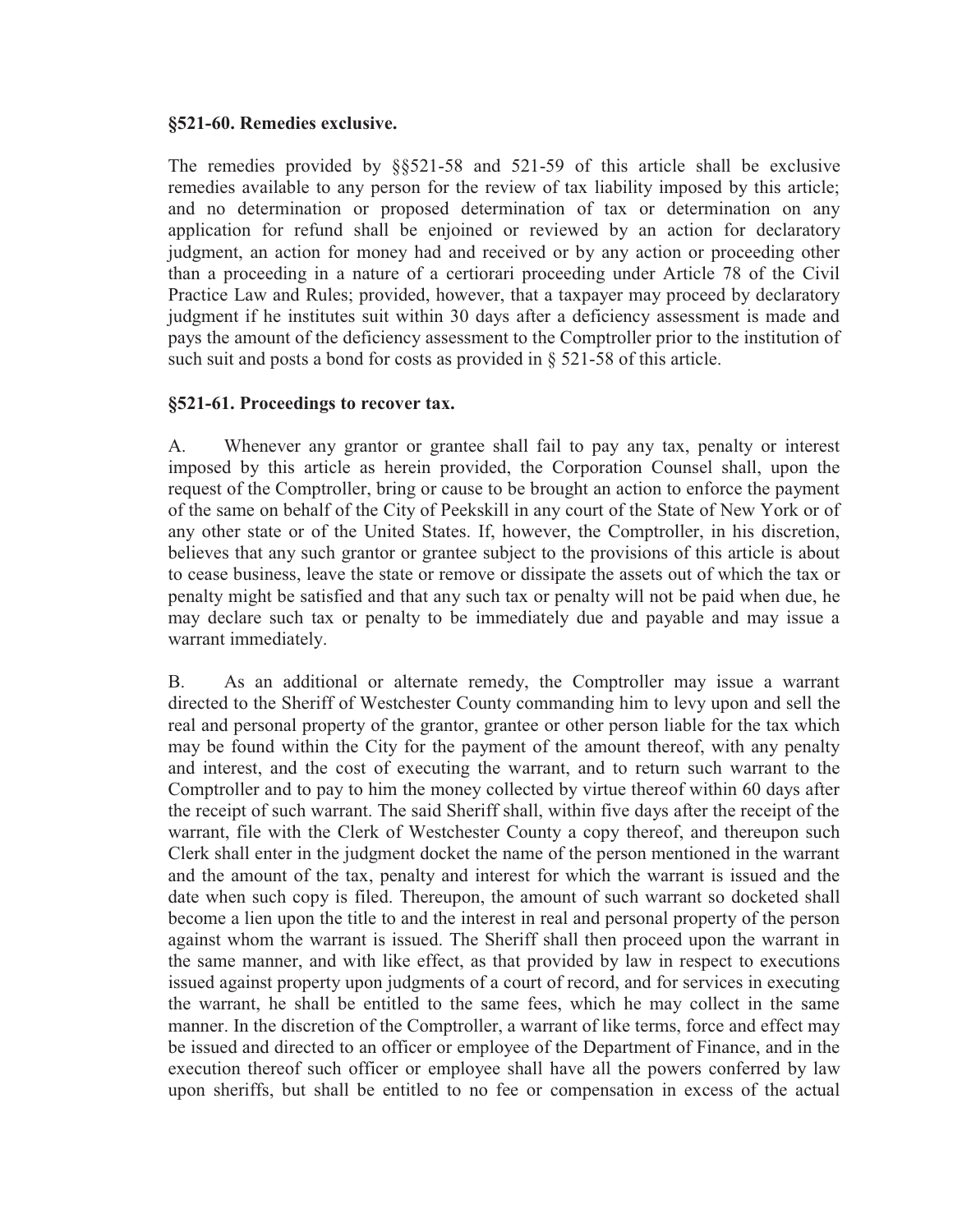expenses paid in the performance of such duty. If a warrant is returned not satisfied in fall, the Comptroller may, from time to time, issue new warrants and shall also have the same remedies to enforce the amount due thereunder as if the City had recovered judgment for the same and execution thereon had been returned unsatisfied.

## **§521-62. Powers and duties of Comptroller.**

In addition to the powers granted to the Comptroller in this article, he is hereby authorized and empowered to:

- A. Make, adopt and amend rules and regulations appropriate to the carrying out of this article and the purposes thereof.
- B. Extend, for cause shown, the time for filing any return for a period not exceeding 90 days and, for cause shown, to remit or waive some, or all of any penalties, but not interest, imposed under §521-64; and to compromise disputed claims in connection with the taxes hereby imposed.
- C. Request information from the Tax Commission of the State of New York or the Treasury Department of the United States relative to any person; and to afford returns, reports and other information to such Tax Commission or such Treasury Department relative to any person, any other provision of this article to the contrary notwithstanding.
- D. Delegate his functions hereunder to the City Auditor or any employee or employees of the Department of Finance.
- E. Prescribe the methods for determining the consideration attributable to that portion of real property located partly within and partly without the City of Peekskill which is located within the City of Peekskill or any interest therein.
- F. Require any grantor or grantee to keep such records and for such length of time as may be required for the proper administration of this article and to furnish such records to the Comptroller upon request.
- G. Assess, determine, revise and adjust the taxes imposed under this article.

## **§521-63. Administration of oaths; subpoena power.**

A. The Comptroller or his employees or agents duly designated and authorized by him shall have power to administer oaths and take affidavits in relation to any matter or proceeding in the exercise of their powers and duties under this article. The Comptroller shall have power to subpoena and require the attendance of witnesses and the production of books, papers and documents to secure information pertinent to the performance of his duties hereunder and of the enforcement of this article and to examine them in relation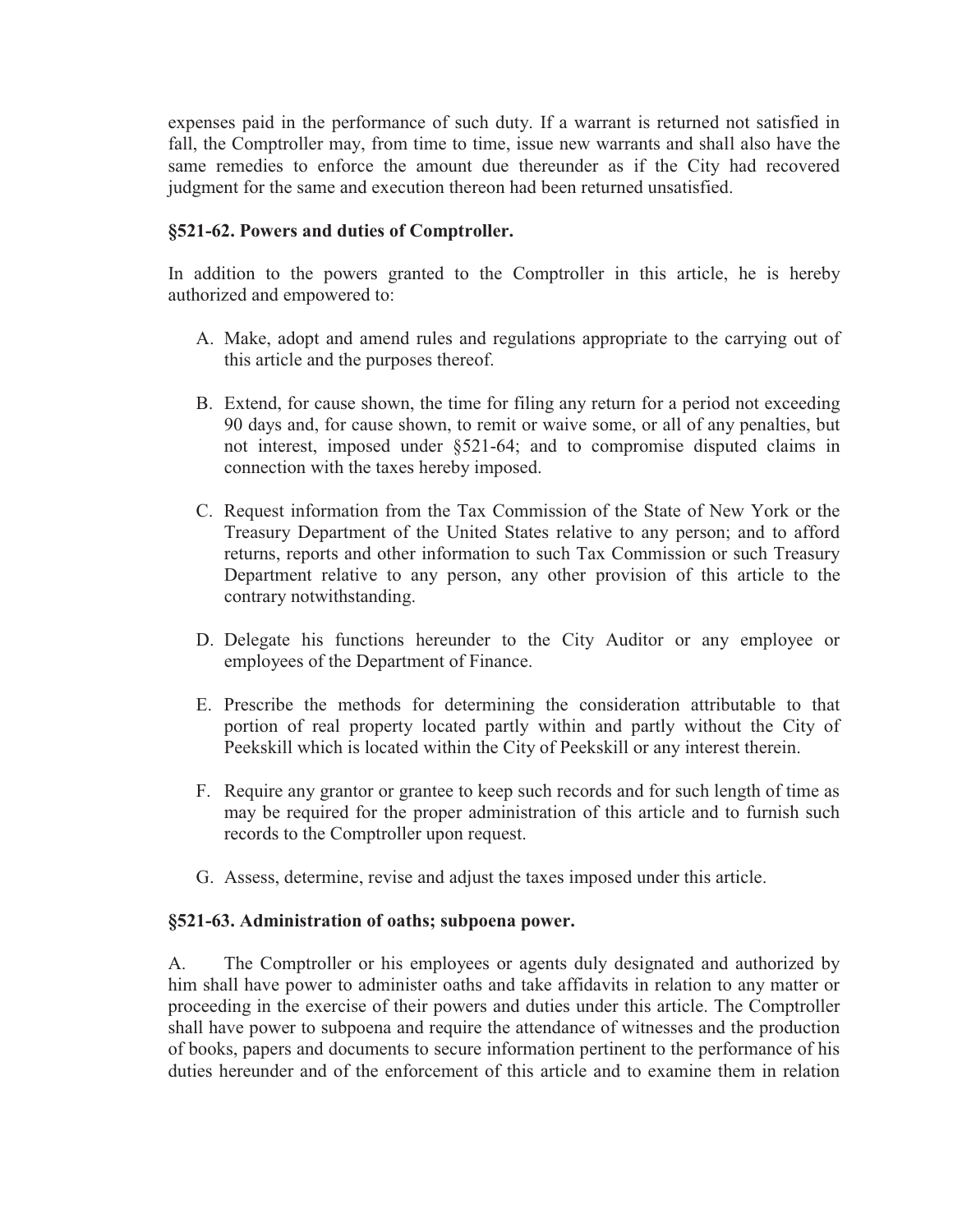thereto and to issue commissions for the examination of witnesses who are out of the state or unable to attend before him or excused from attendance.

B. A Justice of the Supreme Court, either in court or at chambers, shall have power summarily to enforce, by proper proceedings, the attendance and testimony of witnesses and the production and examination of books, papers and documents called for by the subpoena of the Comptroller under this article.

C. Any person who shall refuse to testify or to produce books or records or who shall testify falsely in any material matter pending before the Comptroller under this article shall be guilty of a misdemeanor, punishment for which shall be a fine payable to the City of Peekskill of not more than \$2,000 or imprisonment for not more than one year, or both such fine and imprisonment.

D. The officers who serve the summons or subpoena of the Comptroller and witnesses attending in response thereto shall be entitled to the same fees as are allowed to officers and witnesses in civil cases in courts of record, except as herein otherwise provided. Such officers shall be the Sheriff of Westchester County and his duly appointed deputies or any officers or employees of the Department of Finance, designated to serve such process.

# **§521-64. Penalties and interest.**

A. Any person failing to file a return or to pay any tax within the time required by this article shall be subject to a penalty of 8% of the amount of tax due, plus interest at the rate of 1 1/2% of such tax, for each month of delay or fraction thereof, excepting the first month, after such return was required to be filed or such tax became due, but the Comptroller, if satisfied that the delay was excusable, may remit or waive all or any part of such penalty, but not interest at the rate of 1 1/2% per month. Such penalties and interest shall be paid and disposed of in the same manner as other revenues from this article. Unpaid penalties and interest may be enforced in the same manner as the tax imposed by this article.

B. Any grantor, grantee or officer of a corporation failing to file a return required by this article or filing or causing to be filed or making or causing to be made or giving or causing to be given any return, certificate, affidavit, representation, information, testimony or statement required or authorized by this article which is willfully false, and any grantor, grantee or officer of a corporation failing to keep the records required by §521-62 F of this article, shall, in addition to the penalties herein or elsewhere prescribed, be guilty of a misdemeanor, punishment for which shall be a fine to the City of Peekskill of not more than \$2,000 or imprisonment for not more than one year, or both such fine and imprisonment.

C. The certificate of the Comptroller to the effect that a tax has not been paid or that information has not been supplied pursuant to the provisions of this article shall be presumptive evidence thereof.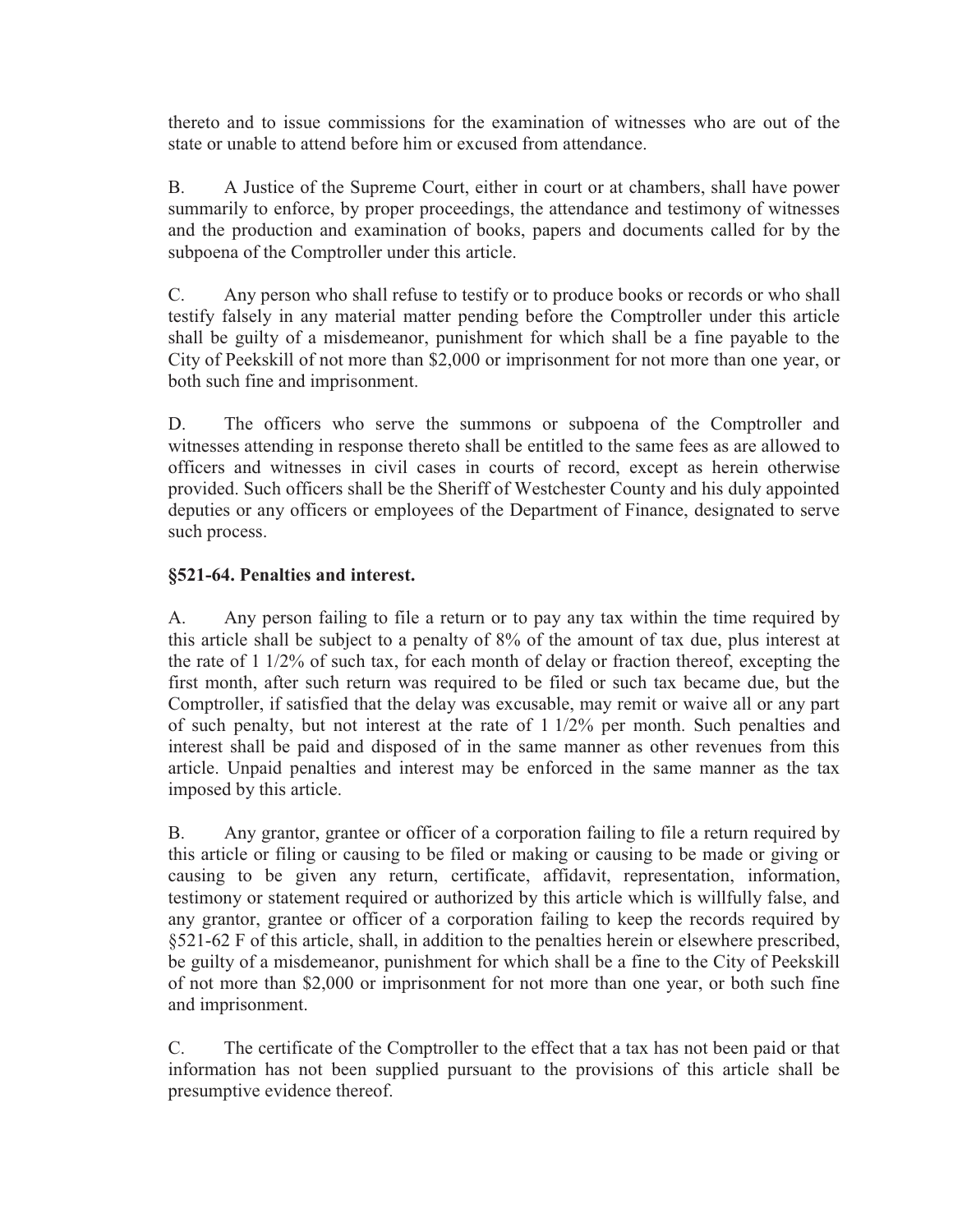D. Any person willfully simulating, altering, defacing, destroying or removing any evidence of the filing of a return or the payment of a tax provided for in this article shall be guilty of a misdemeanor, punishment for which shall be a fine to the City of Peekskill of not more than \$2,000 or imprisonment for not more than one year, or both such fine and imprisonment.

# **§521-65. Returns to be secret.**

Except in accordance with proper judicial order or as otherwise provided by law, it shall be unlawful for the Comptroller or any officer or employee of the Department of Finance to divulge or make known, in any manner, any information contained in or relating to any return provided for by this article. Any request for such information under the Freedom of Information Law of the State of New York shall be considered, by the City of Peekskill, an unwarranted invasion of personal privacy. The officers charged with the custody of such returns shall not be required to produce any of them or evidence of anything contained in them in any action or proceeding in any court, except on behalf of the Comptroller in an action or proceeding under the provisions of this article or on behalf of any party to an action or proceeding under the provisions of this article when the returns or facts shown thereby are directly involved in such action or proceeding, in either of which events the Court may require the production of, and may admit in evidence, so must of said returns or of the facts shown thereby as are pertinent to the action or proceeding and no more. Nothing herein shall be construed to prohibit the delivery to a grantor or grantee of a deed or to any subsequent owner of the real property conveyed by such deed or to the duly authorized representative of any of them of a certified copy of any return filed in connection with the tax on such deed; nor to prohibit the delivery of such a certified copy of such return or of any information contained in or relating thereto to the United States of America or any department thereof, the State of New York or any department thereof, the City of Peekskill or any department thereof, provided that the same is required for official business; nor to prohibit the publication of statistics so classified as to prevent the identification of particular returns or items thereof.

# **§521-66. Notices and limitations of time.**

A. Any notice authorized or required under the provisions of this article may be given by mailing the same to the person for whom it is intended in a postpaid envelope addressed to such person at the address given in the last return filed by him pursuant to the provisions of this article, in any application made by him or in any deed which is the subject of the notice, or, if no return has been filed or application made or address stated in the deed, then to such address as may be obtainable. The mailing of such notice shall be presumptive evidence of the receipt of the same by the person to whom addressed. Any period of time which is determined according to the provisions of this article by the giving of notice shall commence to run from the date of mailing of such notice.

B. The provisions of the Civil Practice Law and Rules or any other law relative to limitations of time for the enforcement of a civil remedy shall not apply to any